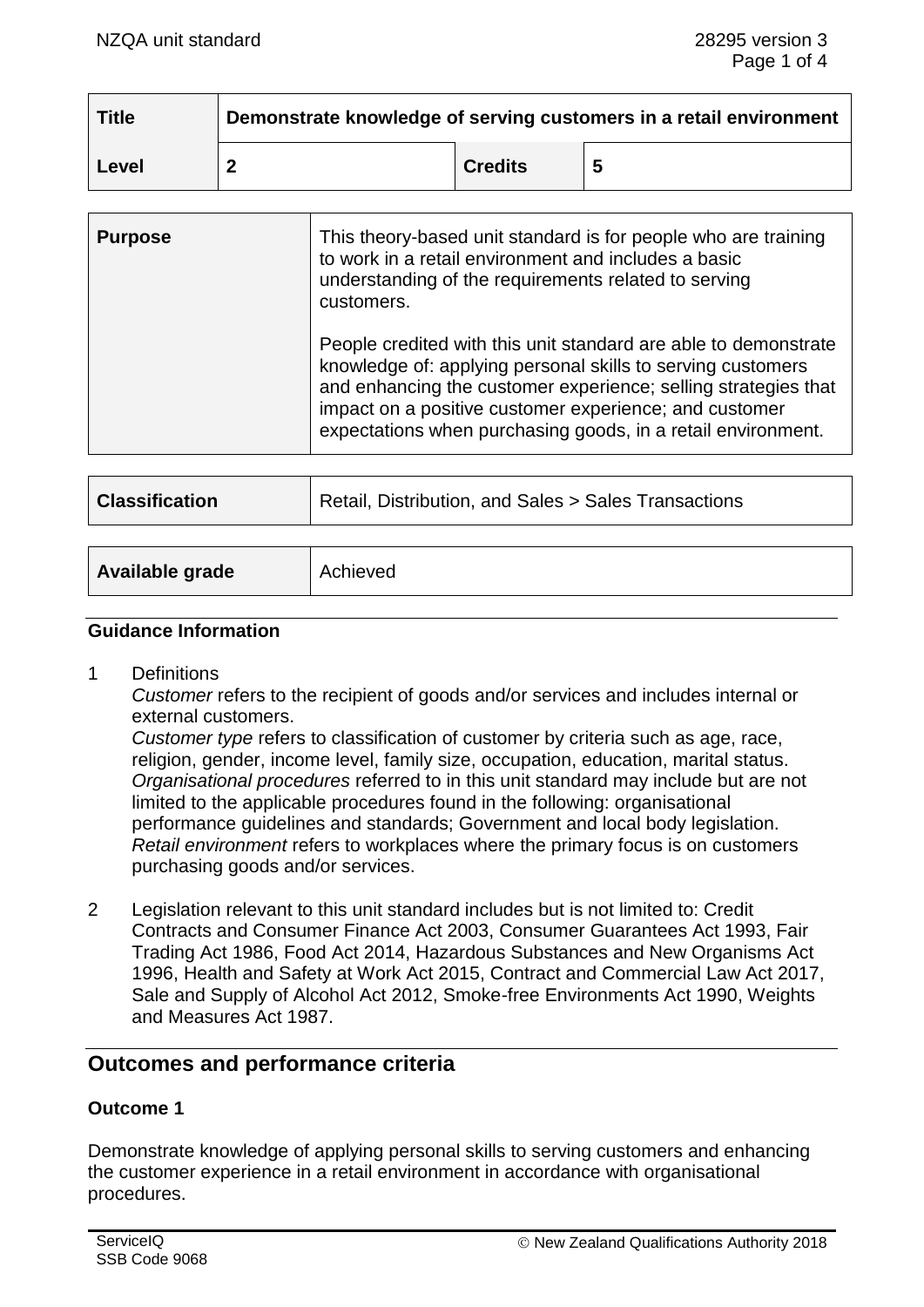## **Performance criteria**

1.1 Own behaviours required for serving customers and enhancing their experience in a retail environment are identified and described.

> Range behaviours may include but are not limited to – courtesy, customer focus, friendliness, honesty, interest in people, personal hygiene, punctuality, reliability, self-management; evidence is required of three examples.

- 1.2 Communication skills required for serving customers and enhancing their experience in a retail environment are identified and described.
	- Range communication skills include but are not limited to  $-$  listening, questioning, observation, body language, summarising, paraphrasing.
- 1.3 The process for responding to customer issues is described.
	- Range process may include but is not limited to  $-$  acknowledge objection, offer solutions, confirm solution, ask detailed questions, maintain open body language; evidence is required of two examples.

### **Outcome 2**

Demonstrate knowledge of selling strategies that impact on a positive customer experience in a retail environment.

Range evidence is required of two different customers.

### **Performance criteria**

- 2.1 The need for an individualised customer approach is explained in terms of the impact on the customer experience.
- 2.2 Factors in making add-on sales are identified and described in accordance with organisational procedures.
	- Range factors may include but are not limited to product knowledge, stock knowledge, relevance to customer needs, closed leading questions, directive statement, forced choice; evidence is required of two examples.
- 2.3 The influence of the sales process on the customer experience is described in terms of services offered.
	- Range services may include but are not limited to  $-$  after sales service, complaints procedure, customer feedback processes, health and safety and security procedures.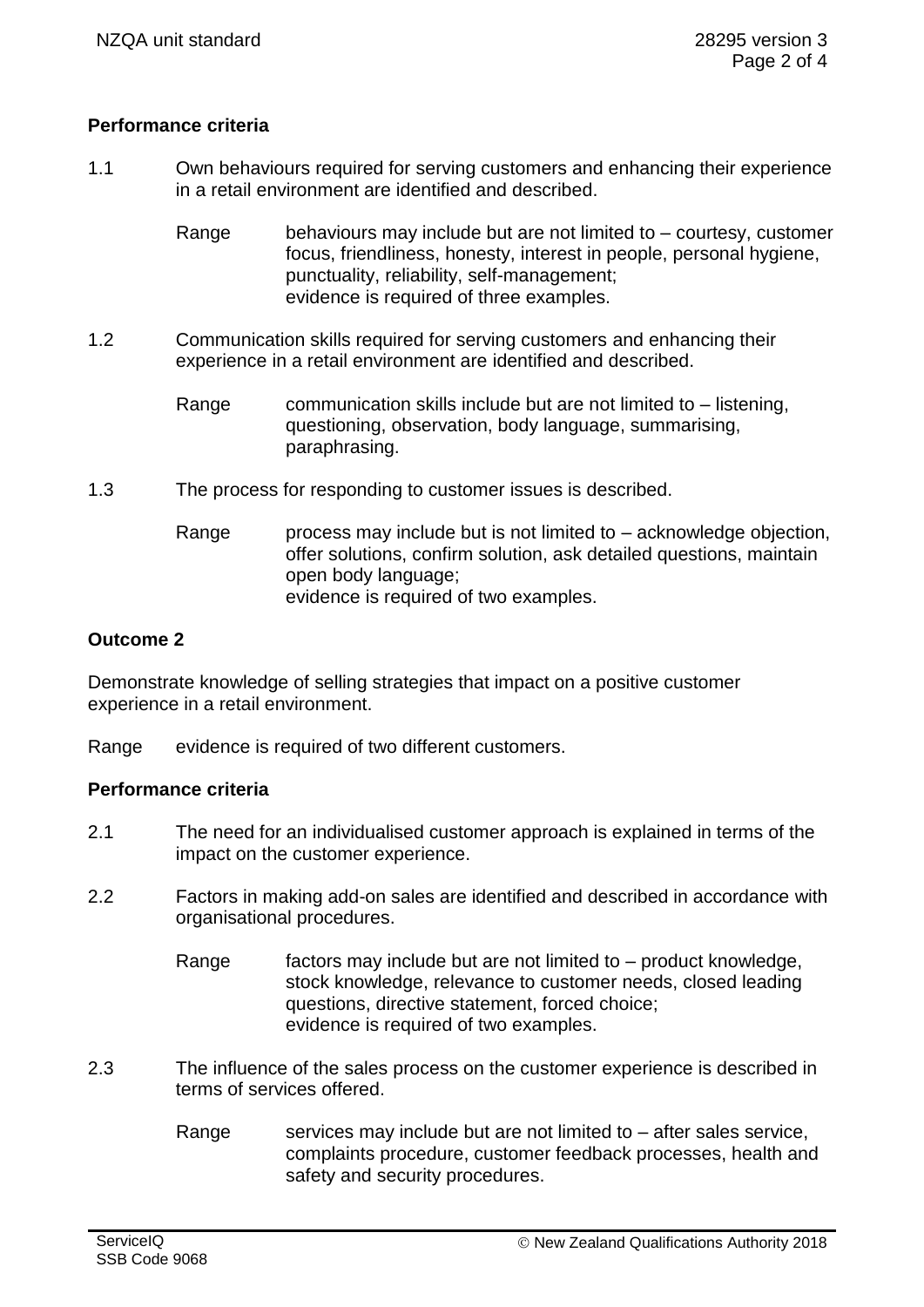- 2.4 The influence of merchandising policies on the customer experience is described in terms of customer engagement.
- 2.5 The influence of opening and closing procedures on the customer experience is described in terms of customer disruption and provision of service.

## **Outcome 3**

Demonstrate knowledge of customer expectations when purchasing goods in a retail environment.

Range evidence for two different customer types.

### **Performance criteria**

- 3.1 Customer demographics are identified and described in terms of their impact on customer expectations.
- 3.2 Legislative requirements related to the products are identified and described in terms of their impact on customer expectations and the customer experience.
- 3.3 Any environmental considerations related to the products are identified and described in terms of their impact on customer expectations and the customer experience.

Range environmental considerations may include but are not limited to  $$ storage requirements, packaging, energy efficiency ratings, material used in manufacture, manufacturing process.

| <b>Replacement information</b> | This unit standard replaced unit standard 58 and unit<br>standard 11942. |
|--------------------------------|--------------------------------------------------------------------------|
|                                |                                                                          |

| <b>Planned review date</b> | 31 December 2021 |
|----------------------------|------------------|
|----------------------------|------------------|

#### **Status information and last date for assessment for superseded versions**

| <b>Process</b> | Version | <b>Date</b>     | <b>Last Date for Assessment</b> |
|----------------|---------|-----------------|---------------------------------|
| Registration   |         | 21 May 2015     | 31 December 2021                |
| Republished    |         | 26 January 2016 | 31 December 2021                |
| <b>Review</b>  | 2       | 8 December 2016 | 31 December 2021                |
| Revision       | 3       | 29 March 2018   | N/A                             |

### **Consent and Moderation Requirements (CMR) reference** | 0225

This CMR can be accessed at [http://www.nzqa.govt.nz/framework/search/index.do.](http://www.nzqa.govt.nz/framework/search/index.do)